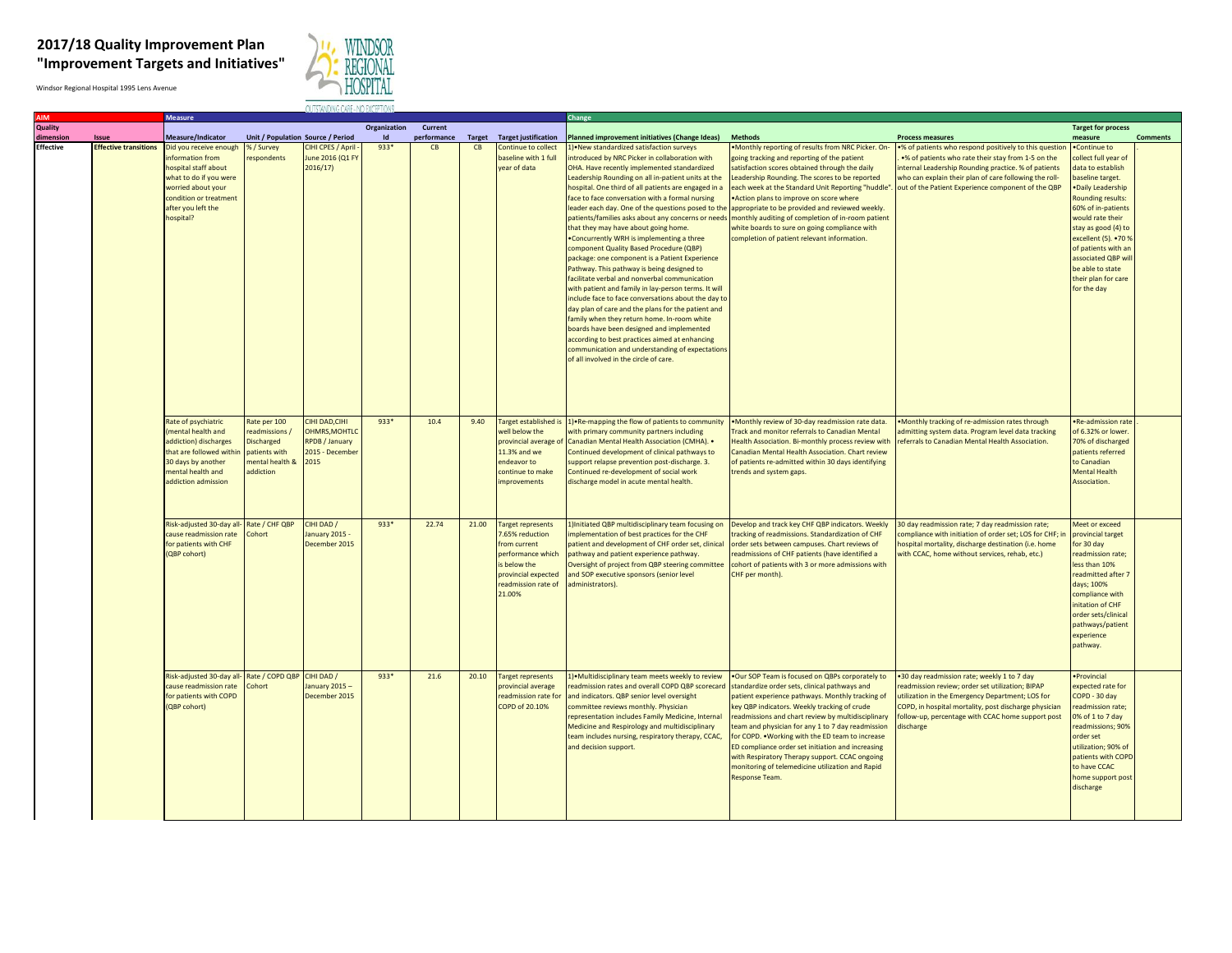|                  |                                         | <b>Measure</b>                                                                                                                                                                                                                                        |                                                                                                                      |                                                                                  |              |                     |       |                                                                                                                                                                                                                                                                                                                             | Change                                                                                                                                                                                                                                                                                                                                                                                                                                                                                                                                                                                                                                                                                                                                                                                                                                                                                                                                                                                                                                                                                                                                                                            |                                                                                                                                                                                                                                                                                                                                                                                                                                                                                                                                                                                                                                                                                                                                                                          |                                                                                                                                                                                                                                                                                                                                                                                                                                                                |                                                                                                                                                                                                                                                                                                                                                                                                                                            |                 |
|------------------|-----------------------------------------|-------------------------------------------------------------------------------------------------------------------------------------------------------------------------------------------------------------------------------------------------------|----------------------------------------------------------------------------------------------------------------------|----------------------------------------------------------------------------------|--------------|---------------------|-------|-----------------------------------------------------------------------------------------------------------------------------------------------------------------------------------------------------------------------------------------------------------------------------------------------------------------------------|-----------------------------------------------------------------------------------------------------------------------------------------------------------------------------------------------------------------------------------------------------------------------------------------------------------------------------------------------------------------------------------------------------------------------------------------------------------------------------------------------------------------------------------------------------------------------------------------------------------------------------------------------------------------------------------------------------------------------------------------------------------------------------------------------------------------------------------------------------------------------------------------------------------------------------------------------------------------------------------------------------------------------------------------------------------------------------------------------------------------------------------------------------------------------------------|--------------------------------------------------------------------------------------------------------------------------------------------------------------------------------------------------------------------------------------------------------------------------------------------------------------------------------------------------------------------------------------------------------------------------------------------------------------------------------------------------------------------------------------------------------------------------------------------------------------------------------------------------------------------------------------------------------------------------------------------------------------------------|----------------------------------------------------------------------------------------------------------------------------------------------------------------------------------------------------------------------------------------------------------------------------------------------------------------------------------------------------------------------------------------------------------------------------------------------------------------|--------------------------------------------------------------------------------------------------------------------------------------------------------------------------------------------------------------------------------------------------------------------------------------------------------------------------------------------------------------------------------------------------------------------------------------------|-----------------|
| <b>Quality</b>   |                                         |                                                                                                                                                                                                                                                       |                                                                                                                      |                                                                                  | Organization | Current             |       |                                                                                                                                                                                                                                                                                                                             |                                                                                                                                                                                                                                                                                                                                                                                                                                                                                                                                                                                                                                                                                                                                                                                                                                                                                                                                                                                                                                                                                                                                                                                   |                                                                                                                                                                                                                                                                                                                                                                                                                                                                                                                                                                                                                                                                                                                                                                          |                                                                                                                                                                                                                                                                                                                                                                                                                                                                | <b>Target for process</b>                                                                                                                                                                                                                                                                                                                                                                                                                  |                 |
| limension        | Issue                                   | Measure/Indicator<br>Risk-adjusted 30-day all<br>cause readmission rate<br>for patients with stroke<br>(QBP cohort)                                                                                                                                   | Unit / Population Source / Period<br>Rate / Stroke<br>QBP Cohort                                                     | IHI DAD /<br>anuary 2015<br>December 2015                                        | 933*         | performance<br>7.04 | 8.00  | <b>Target</b> Target justification<br>Current actuals for<br>anuary to March<br>2016 is above 14%<br>per MLAA report. As<br>a result, we are<br>maintaining our<br>target at the<br>provincial average c<br>8.0%.                                                                                                           | Planned improvement initiatives (Change Ideas)<br>) Initiated QBP multidisciplinary team focusing o<br>nplementation of best practices for the Stroke<br>patient and development of Stroke order set,<br>clinical pathway and patient experience pathway.<br>Oversight of project from QBP steering committee<br>and SOP executive sponsors (senior level<br>administrators). . Acute Stroke Unit will be officially<br>launched to ensure that all patients with stroke<br>eceive the appropriate expert care in a cohosted<br>setting. Partnered with CCAC to develop and<br>mplement an innovative rehab strategy to<br>promote earlier discharge and provide more timely<br>ehab services in the home.                                                                                                                                                                                                                                                                                                                                                                                                                                                                        | <b>Methods</b><br>Develop and track key Stroke QBP indicators.<br><b>Neekly tracking of readmissions. Standardization of</b><br>stroke order sets between campuses. All Windsor<br>Essex stroke patients will be admitted to the acute<br>stroke unit when admission criteria is met. Early<br>dentification of patients meeting criteria for rehab                                                                                                                                                                                                                                                                                                                                                                                                                      | <b>Process measures</b><br>30 day readmission rate; 7 day readmission rate;<br>compliance with initiation of order set; LOS for stroke<br>n hospital mortality, proportion of patients admitted<br>to eRehab program, percentage of stroke patients<br>admitted to ASU.                                                                                                                                                                                        | measure<br>Meet or exceed<br>provincial target<br>for 30 day<br>readmission rate;<br>less than 5%<br>readmitted after 7<br>days; 100%<br>compliance with<br>initiation of stroke<br>order sets/clinica<br>pathways/patient<br>experience<br>pathway, 100% of<br>patients meeting<br><b>ASU</b> admission<br>criteria cared for<br>on ASU for 100% o<br>acute care<br>hospitalization.                                                      | <b>Comments</b> |
|                  |                                         | lospital Standardized<br>Mortality Ratio (HSMR)                                                                                                                                                                                                       | lumber of<br>bserved deaths<br>divided by the<br>umber of<br>expected deaths<br>multiplied by<br>100. / All patients | CIHI eReporting<br>Tool / CY2016 to                                              | 933*         | 105                 | 95.00 | A value of 95<br>epresents an<br>average value of<br>hospital mortality.<br>Our goal is to<br>continue to perforr<br>better than the<br>national/provincial<br>average. More<br>recent data (based<br>on CIHI results) is<br>105. This is an<br>mportant indicator<br>to WRH and<br>therefore remains or<br>this year's QIP | DeContinue with established auditing process for<br>vatient mortality and morbidity reviews.<br>Continue to monitor and track physician<br>documentation compliance indicators established<br>by Medical Quality Assurance Committee monthly<br>. Conduct QCIPA's with physician, administration<br>and front line staff participation to review unusual<br>events Conduct and track daily leadership<br>ounding and comfort care rounds to ensure<br>patient needs are being met and timely response<br>to deteriorating condition. . Continued physician<br>ngagement with acuity summary compliance                                                                                                                                                                                                                                                                                                                                                                                                                                                                                                                                                                            | . Each MD service to complete quarterly chart<br>eviews and report findings to Medical Quality<br>Assurance Committee. . Continue monthly auditing<br>process to review compliance with acuity summary<br>heet completion and dictated discharge summary<br>completion of chart deficiencies. Continue with<br>standardizing process and practice across the two<br>campuses. . Monitor and track performance and<br>quality indicators and report back to committees.<br>Review record level data (internal and CIHI level<br>data land compare departmental, diagnostic and<br>physician variances. . Attend educational sessions<br>vith new residents to educate on the use of the<br><b>Acuity Summary Form</b>                                                     | The number of MD charts reviewed by service .<br>ercent of compliance with completed Discharge<br>Summary and Acuity Summary forms. . Percent of<br>compliance with individual chart reviews with<br>quarterly auditing process. Monthly comparison of<br>HSMR results by campus.                                                                                                                                                                              | 100%<br>ompliance/servic<br>with quarterly<br>audits. •80%<br>omnletion of<br><b>Acuity Summary</b><br>across all services<br>across two sites.<br>•80% completion<br>of dictated<br>discharge summar<br>across all services.<br>·0 deficiencies<br>eyond 60 days for<br>each physician. 5%<br>improvement in<br>overall HSMR                                                                                                              |                 |
| <b>Efficient</b> | <b>Access to right level</b><br>of care | <b>Total number of</b><br>alternate level of care<br>(ALC) days contributed<br>by ALC patients within<br>the specific reporting<br>nonth/quarter using<br>near-real time acute and<br>post-acute ALC<br>information and<br>monthly bed census<br>data | Rate per 100<br>patient days /<br><b>Ill</b> inpatients                                                              | WTIS, CCO, BCS,<br>MOHLTC / July -<br>September 2016<br>(Q2 FY 2016/17<br>eport) | 933*         | 11.67               | 12.70 | Target reflects HSAA<br>agreement of 12.7%<br>which is below<br>provincial average<br>15.3% Actual<br>performance for<br>current period is<br>above 12.7% for all<br>medical, surgical and<br>critical care areas.                                                                                                          | 1) Continue collaboration with CCAC ESCLHIN in<br>he implementation of Home First Strategies to<br>acilitate placement of ALC patients and reduce<br>barriers to discharge early in their inpatient stay<br>hrough the continued utilization of WRH's<br>Discharge Planning Policy that introduces a CCAC<br>esponse time within 48 hours of admission and<br>sees an overall ALC reduction strategy and a<br>reduction of ALC to LTC across both sites . Provide<br>timely, patient level data to reduce wait times and<br>provide ongoing daily monitoring and daily<br>racking of indicators focusing on patient flow<br>across the organization . Develop and apply<br>argeted strategies to individualized discharge<br>lanning to continuously decrease ALC patients<br>engths of stay across all medical, surgical and<br>omplex care areas . Implement regional escalation<br>planning when need exceeds bed capacity .<br>Monthly monitoring of patient flow indicators<br>across the organization with Medical Directors,<br>senior leadership and Utilization Team. Develop a<br>HIN wide Surge strategy during times of increased<br>pressure regarding patient flow. | Conduct weekly complex discharge rounds with<br>ospital Utilization team, social work, CCAC<br>leadership and case managers, and other<br>community support services in identifying barriers<br>o discharge for patients with complex issues. .<br>Conduct coordinated, timely and integrated care<br>planning and discharge planning meetings with<br>CCAC and others for those with complex discharge<br>needs . Address barriers to discharge at the patient<br>level with integrated team (SW, CCAC, Utilization) .<br>Educate patients and families about the<br>appropriateness of acute level of services . Monthly<br>review of flow indicators at Corporate Utilization<br>Committee represented by medical Directors,<br><b>Administration and Utilization</b> | % of patient seen by CCAC within 48 hours of<br>admission . The number of patients admitted per day.<br>The percent of ED admissions per day . The number<br>of discharges each day . The number of patients<br>designated ALC each day by most appropriate<br>discharge destination . The number of ALC patients<br>discharged/day by destination . The LOS compared to<br>the 25th percentile .Percentage of patients receiving<br>coordinated care planning | 80% response<br>time by CCAC<br>within 48 hours of<br>dmission •<br>Reduction in the #<br>of patients<br>admitted per day .<br>5% reduction<br>overall in the<br>number of patient<br>declared ALC<br>.100% of patients<br>and/or families<br>provided<br>education about<br>appropriateness of<br>acute care services<br>•100% of<br>coordinated care<br>planning<br>conducted • 80%<br>attendance at<br>monthly Utilization<br>Committee |                 |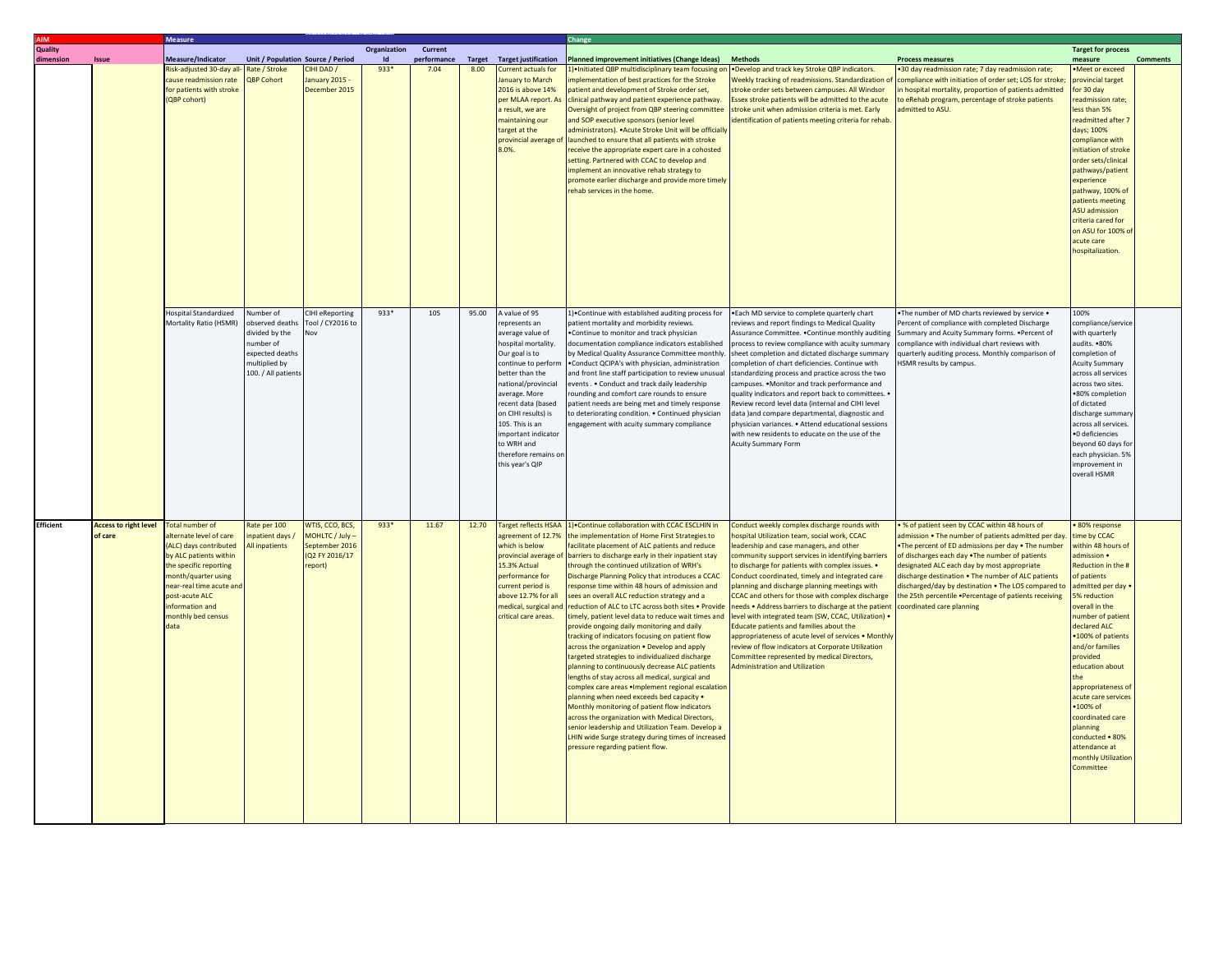| <b>AIM</b>      |                          | <b>Measure</b>                                                                                                          |                                   |                                                   |              |             | Change |                                                                                                                                                                                                                                                                                                                                                                                                                                         |                                                                                                                                                                                                                                                                                                                                                                                                                                                                                                                                                                                                                                                                                                                                                                                                                                                                                                                                                                                                                                                                                                                                                                                                                                                                                                                                                                                                                      |                                                                                                                                                                                                                                                                                                                                                                                                                                                                                                                                                     |                                                                                                                                                                                                         |                                                                                                                                                                                                                                                                                                        |                 |
|-----------------|--------------------------|-------------------------------------------------------------------------------------------------------------------------|-----------------------------------|---------------------------------------------------|--------------|-------------|--------|-----------------------------------------------------------------------------------------------------------------------------------------------------------------------------------------------------------------------------------------------------------------------------------------------------------------------------------------------------------------------------------------------------------------------------------------|----------------------------------------------------------------------------------------------------------------------------------------------------------------------------------------------------------------------------------------------------------------------------------------------------------------------------------------------------------------------------------------------------------------------------------------------------------------------------------------------------------------------------------------------------------------------------------------------------------------------------------------------------------------------------------------------------------------------------------------------------------------------------------------------------------------------------------------------------------------------------------------------------------------------------------------------------------------------------------------------------------------------------------------------------------------------------------------------------------------------------------------------------------------------------------------------------------------------------------------------------------------------------------------------------------------------------------------------------------------------------------------------------------------------|-----------------------------------------------------------------------------------------------------------------------------------------------------------------------------------------------------------------------------------------------------------------------------------------------------------------------------------------------------------------------------------------------------------------------------------------------------------------------------------------------------------------------------------------------------|---------------------------------------------------------------------------------------------------------------------------------------------------------------------------------------------------------|--------------------------------------------------------------------------------------------------------------------------------------------------------------------------------------------------------------------------------------------------------------------------------------------------------|-----------------|
| Quality         |                          |                                                                                                                         |                                   |                                                   | Organization | Current     |        |                                                                                                                                                                                                                                                                                                                                                                                                                                         |                                                                                                                                                                                                                                                                                                                                                                                                                                                                                                                                                                                                                                                                                                                                                                                                                                                                                                                                                                                                                                                                                                                                                                                                                                                                                                                                                                                                                      |                                                                                                                                                                                                                                                                                                                                                                                                                                                                                                                                                     |                                                                                                                                                                                                         | <b>Target for process</b>                                                                                                                                                                                                                                                                              |                 |
| dimension       | Issue                    | Measure/Indicator                                                                                                       | Unit / Population Source / Period |                                                   |              | performance |        | <b>Target</b> Target justification                                                                                                                                                                                                                                                                                                                                                                                                      | Planned improvement initiatives (Change Ideas)                                                                                                                                                                                                                                                                                                                                                                                                                                                                                                                                                                                                                                                                                                                                                                                                                                                                                                                                                                                                                                                                                                                                                                                                                                                                                                                                                                       | <b>Methods</b>                                                                                                                                                                                                                                                                                                                                                                                                                                                                                                                                      | <b>Process measures</b>                                                                                                                                                                                 | measure                                                                                                                                                                                                                                                                                                | <b>Comments</b> |
| Patient-centred | <b>Palliative care</b>   | Percent of palliative care<br>patients discharged<br>from hospital with the<br>discharge status "Home<br>with Support". | % / Palliative<br>natients        | CIHI DAD / April<br>$2015 - March$<br>2016        | $933*$       | 70.59       | 84.30  | A value of 84.3% is<br>the provincial<br>average and<br>represents patients<br>that are designated<br>palliative care are<br>being discharged<br>rom hospital with<br>nome support.<br>Current review of<br>patients show that<br>other community<br>services such as<br>palliative care in sub<br>acute care and<br>community<br>residential care at<br><b>Hospice remain</b><br>viable options for<br>patients at the end<br>of life. | 1) Continue with established complex discharge<br>reviews with CCAC to ensure the appropriate<br>placement of patients home with services .<br>Conduct regular chart reviews to ensure the right<br>type of patients are being referred that ensures<br>care is focused on patient and caregiver, is safe,<br>equitable and appropriate and is properly<br>resourced. . Erie St. Clair Regional Palliative<br>structure being developed. New multidisciplinary<br>leadership with palliative care experts including<br>three working groups from Sarnia/Lambton,<br>Chatham/Kent, Windsor/Essex being developed.<br>Work plan in progress for Erie St. Clair reflective of<br>OPCN . Flagging palliative patients, embedding<br>symptom management strategies to avoid ED,<br>Continue to work with CCAC and hospice partners<br>to support palliative care patients in community.                                                                                                                                                                                                                                                                                                                                                                                                                                                                                                                                   | <b>Weekly complex discharge rounds reviewing</b><br>palliative care patients . Monitor and track<br>discharge destination for palliative care patients .<br>Weekly reviews with CCAC on referrals to palliative<br>e-shift program and readmissions                                                                                                                                                                                                                                                                                                 | % of patients designated palliative care reviewed by<br>care and utilization team for possible discharge home<br>with support                                                                           | 100% of palliative<br>patients (excluding<br>those unable to be<br>transferred) are<br>assessed for<br>discharge home<br>with supports.<br>Monthly review of<br>readmissions for<br>palliative patients<br>sent home with<br><b>CCAC</b> palliative<br>support.                                        |                 |
|                 | <b>Person experience</b> | "Would you recommend<br>this emergency<br>department to your<br>friends and family?"                                    | %/Survey<br>respondents           | EDPEC / April -<br>June 2016 (Q1 FY<br>2016/17)   | $933*$       | CB          | CB     | Continue to collect<br>baseline with 1 full<br>vear of data                                                                                                                                                                                                                                                                                                                                                                             | 1) Patients come to the ED to see a physician or<br>Nurse Practitioner. We need to decrease the wait<br>time for patients to see a healthcare provider and<br>reduce the ED LOS. . Improved communication to<br>patients and families on the plan of care and<br>discharge instructions and follow up and<br>connection with community services as<br>appropriate. . Reducing revisits for ED patients.                                                                                                                                                                                                                                                                                                                                                                                                                                                                                                                                                                                                                                                                                                                                                                                                                                                                                                                                                                                                              | Monthly indicator team meetings and action plan<br>development . Use a multi-discipline team<br>approach, including a patient advocate and a<br>patient. . Connect with the corporate patient<br>experience team for support and proven strategies.                                                                                                                                                                                                                                                                                                 | .% of patients that 'Would recommend the emergency<br>department'?                                                                                                                                      | . No target is<br>established for this<br>indicator as one<br>full year of data is<br>not yet available.                                                                                                                                                                                               |                 |
|                 |                          | "Would you recommend<br>this hospital to your<br>friends and family?"<br>(Inpatient care)                               | %/Survey<br>respondents           | CIHI CPES / April<br>June 2016 (Q1 FY<br>2016/17) | 933*         | CB          | CB     | Continue to collect<br>baseline with 1 full<br>year of data                                                                                                                                                                                                                                                                                                                                                                             | 1) • A number of quality initiatives are being<br>implemented to improve the patient experience at<br>WRH including patient satisfaction surveys, patient<br>experience task force, critical incident reporting<br>and patient flow. One significant source of concerr<br>and complaint is that of patient flow: specifically<br>the length of time admitted patients are waiting<br>for their in-patient beds and the number of times<br>patient is moved from on unit to another during<br>their acute care stay. The goal of the Patient Flow<br>Initiative is to reduce both of the above. Engaging<br>with patients and families at least once during the<br>acute care stay is a required leadership practice.<br>Nursing leaders have 5 standardized questions<br>(Leadership Rounding) they ask each patient in a<br>'real time" effort to determine what, if anything,<br>they can do to make the patient experience as<br>positive as possible. Quality Based Procedures<br>which have been introduced to the organization<br>are being re-examined with the focus being on the<br>impact of the QPB on the patient and their family.<br>A Patient Experience Pathway is being introduced<br>as part of the new QBP approach to providing care<br>to patients. The goal is to better include the<br>patient and family in their journey each and every<br>day and with each and every patient interaction. | . One of the patient flow initiatives is aimed at<br>determining the number of acute care beds<br>required in order to facilitate timely access to beds<br>rom the ED. The bed allocations will be made<br>within the existing physical capacity and will<br>support the concept of units being designated for<br>specific patient populations. Real time patient<br>eedback will provide opportunities to identify any<br>issues or concerns a patient may have and to<br>address and resolve these while the patient is still in<br>the hospital. | .% of patients that positively respond to this question.<br># of Admit No Beds in the ED, average # of patients<br>admitted to off service beds, from Leadership<br><b>Rounding satisfaction scores</b> | . No target is<br>established for this<br>indicator as one<br>full year of data is<br>not yet available.<br>.Other indicators<br>include: Decrease<br>in the # of ANB in<br>the ED. Decrease #<br>of patient<br>admitted to off<br>service beds and<br>positive scores<br>with Leadership<br>Rounding. |                 |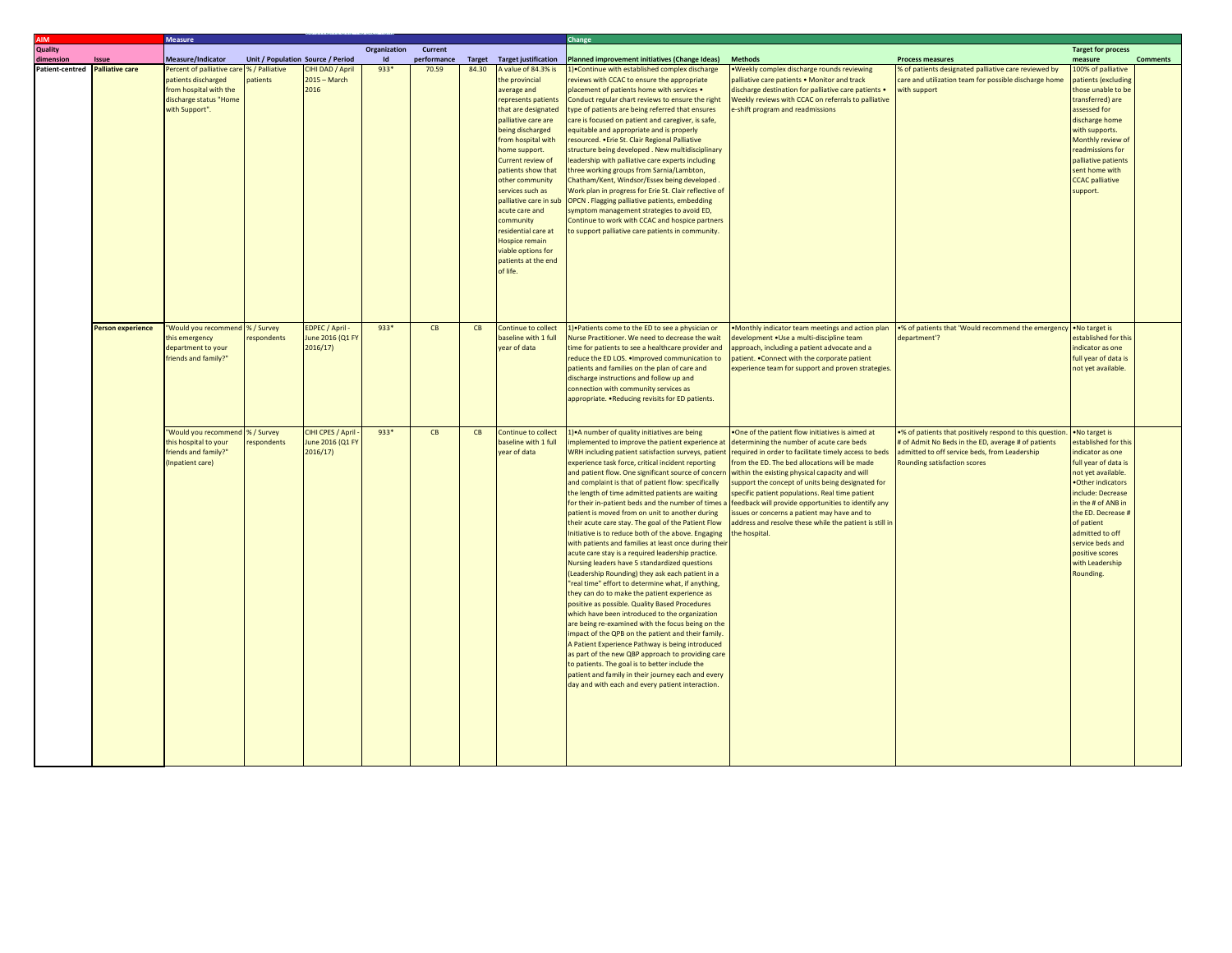|           |                                   | <b>Measure</b>                                |                                                     |                                |                     |                     |       |                                                   | Change                                                                                                |                                                                                                    |                                                                                                     |                                      |                 |
|-----------|-----------------------------------|-----------------------------------------------|-----------------------------------------------------|--------------------------------|---------------------|---------------------|-------|---------------------------------------------------|-------------------------------------------------------------------------------------------------------|----------------------------------------------------------------------------------------------------|-----------------------------------------------------------------------------------------------------|--------------------------------------|-----------------|
| Quality   |                                   |                                               |                                                     |                                | <b>Organization</b> | Current             |       |                                                   |                                                                                                       |                                                                                                    |                                                                                                     | <b>Target for process</b>            |                 |
| dimension | Issue<br><b>Medication safety</b> | Measure/Indicator<br><b>Medication</b>        | Unit / Population Source / Period<br>Rate per total | lospital                       | $933*$              | performance<br>41.7 | 50.00 | <b>Target</b> Target justification<br>SOP Med Rec | Planned improvement initiatives (Change Ideas)<br>1) • Engage physicians, ED staff and pharmacy staff | <b>Methods</b><br>• Pharmacist/pharmacy tech located in ED during                                  | <b>Process measures</b><br>% of Medical Surgical patients with medication                           | measure<br>.2-3 MedRecs per          | <b>Comments</b> |
|           |                                   | econciliation at                              | number of                                           | ollected data /                |                     |                     |       | vorking group                                     | to review current state. Research best practices.                                                     | week days to perform med rec on newly admitted                                                     | reconciliation completed. . Number of medication                                                    | day per pharmacist                   |                 |
|           |                                   | dmission: The total                           | admitted                                            | Most recent 3                  |                     |                     |       | initiated with                                    | Design future state process and revise med rec                                                        | patients. . Pharmacists will review and complete                                                   | econciliations completed in ED and by a pharmacist                                                  | to achieve 45%                       |                 |
|           |                                   | number of patients with patients /            |                                                     | nonth period                   |                     |                     |       | purpose of review of                              | form with clearly identified roles and                                                                | Medication Reconciliation for all newly admitted                                                   | on the inpatient unit. •% of patients with a                                                        | consults on all                      |                 |
|           |                                   | medications reconciled                        | Hospital                                            |                                |                     |                     |       | current med rec                                   | responsibilities of nursing, physicians (ED and MRP)                                                  | patients to Med/Surge units. Education for ED staff                                                | documented BPMH completed in ED. . Number of                                                        | Med/Surg patients                    |                 |
|           |                                   | as a proportion of the                        | admitted                                            |                                |                     |                     |       | processes in the ED                               | and pharmacists/pharmacist techs.                                                                     | on appropriate methodology for conducting a                                                        | nedication errors as a result of incomplete or                                                      | admitted. 100%                       |                 |
|           |                                   | total number of patients patients             |                                                     |                                |                     |                     |       | and development of                                |                                                                                                       | medication reconciliation interview as well as roles                                               | naccurate medication reconciliation.                                                                | <b>BPMH</b> completed                |                 |
|           |                                   | admitted to the hospita                       |                                                     |                                |                     |                     |       | standardized,                                     |                                                                                                       | and responsibilities for medication reconciliation.                                                |                                                                                                     | in ED for admitted                   |                 |
|           |                                   |                                               |                                                     |                                |                     |                     |       | simplified process.                               |                                                                                                       | Form revision. . Audit compliance and accuracy                                                     |                                                                                                     | patients                             |                 |
|           |                                   |                                               |                                                     |                                |                     |                     |       | Identify roles and<br>responsibilities of         |                                                                                                       | monthly.                                                                                           |                                                                                                     |                                      |                 |
|           |                                   |                                               |                                                     |                                |                     |                     |       | care providers in                                 |                                                                                                       |                                                                                                    |                                                                                                     |                                      |                 |
|           |                                   |                                               |                                                     |                                |                     |                     |       | med rec process.                                  |                                                                                                       |                                                                                                    |                                                                                                     |                                      |                 |
|           |                                   |                                               |                                                     |                                |                     |                     |       | Revise form to                                    |                                                                                                       |                                                                                                    |                                                                                                     |                                      |                 |
|           |                                   |                                               |                                                     |                                |                     |                     |       | ensure best practices                             |                                                                                                       |                                                                                                    |                                                                                                     |                                      |                 |
|           |                                   |                                               |                                                     |                                |                     |                     |       | in med rec are being                              |                                                                                                       |                                                                                                    |                                                                                                     |                                      |                 |
|           |                                   |                                               |                                                     |                                |                     |                     |       | captured.                                         |                                                                                                       |                                                                                                    |                                                                                                     |                                      |                 |
|           |                                   |                                               |                                                     |                                |                     |                     |       | Standardize process                               |                                                                                                       |                                                                                                    |                                                                                                     |                                      |                 |
|           |                                   |                                               |                                                     |                                |                     |                     |       | across both                                       |                                                                                                       |                                                                                                    |                                                                                                     |                                      |                 |
|           |                                   |                                               |                                                     |                                |                     |                     |       | campuses.                                         |                                                                                                       |                                                                                                    |                                                                                                     |                                      |                 |
|           |                                   |                                               |                                                     |                                |                     |                     |       |                                                   |                                                                                                       |                                                                                                    |                                                                                                     |                                      |                 |
|           |                                   |                                               |                                                     |                                |                     |                     |       |                                                   |                                                                                                       |                                                                                                    |                                                                                                     |                                      |                 |
|           |                                   |                                               |                                                     |                                |                     |                     |       |                                                   |                                                                                                       |                                                                                                    |                                                                                                     |                                      |                 |
|           |                                   |                                               |                                                     |                                |                     |                     |       |                                                   |                                                                                                       |                                                                                                    |                                                                                                     |                                      |                 |
|           |                                   | Medication                                    | Rate per total                                      | <b>Hospital</b>                | $933*$              | CB                  | CR    | <b>SOP Med Rec</b>                                | 1) Engage physicians, ED staff and pharmacy staff                                                     | . Pharmacist/pharmacy tech located in ED during                                                    | % of Medical Surgical patients with medication                                                      | .2-3 MedRecs per                     |                 |
|           |                                   | econciliation at<br>discharge: Total number   | umber of<br>discharged                              | collected data/<br>Most recent |                     |                     |       | working group<br>initiated with                   | to review current state. Research best practices.<br>Design future state process and revise med rec   | week days to perform med rec on newly admitted<br>patients. . Pharmacists will review and complete | econciliation completed at discharge. . Number of<br>nedication errors as a result of incomplete or | day per pharmacist<br>to achieve 45% |                 |
|           |                                   | of discharged patients                        | patients /                                          | quarter available              |                     |                     |       | purpose of review o                               | form with clearly identified roles and                                                                | Medication Reconciliation for all newly admitted                                                   | naccurate medication reconciliation.                                                                | consults on all                      |                 |
|           |                                   | for whom a Best                               | <b>Discharged</b>                                   |                                |                     |                     |       | current med rec                                   | responsibilities of nursing, physicians (ED and MRP)                                                  | patients to Med/Surge units. Form revision and                                                     |                                                                                                     | Med/Surg patients                    |                 |
|           |                                   | <b>Possible Medication</b>                    | patients                                            |                                |                     |                     |       | processes in the ED                               | and pharmacists/pharmacist techs.                                                                     | standardize across both campuses. . Audit                                                          |                                                                                                     | discharged.                          |                 |
|           |                                   | Discharge Plan was                            |                                                     |                                |                     |                     |       | and development of                                |                                                                                                       | ompliance and accuracy monthly.                                                                    |                                                                                                     |                                      |                 |
|           |                                   | reated as a proportion                        |                                                     |                                |                     |                     |       | standardized,                                     |                                                                                                       |                                                                                                    |                                                                                                     |                                      |                 |
|           |                                   | the total number of                           |                                                     |                                |                     |                     |       | simplified process.                               |                                                                                                       |                                                                                                    |                                                                                                     |                                      |                 |
|           |                                   | patients discharged.                          |                                                     |                                |                     |                     |       | Identify roles and                                |                                                                                                       |                                                                                                    |                                                                                                     |                                      |                 |
|           |                                   |                                               |                                                     |                                |                     |                     |       | responsibilities of                               |                                                                                                       |                                                                                                    |                                                                                                     |                                      |                 |
|           |                                   |                                               |                                                     |                                |                     |                     |       | care providers in                                 |                                                                                                       |                                                                                                    |                                                                                                     |                                      |                 |
|           |                                   |                                               |                                                     |                                |                     |                     |       | med rec process.                                  |                                                                                                       |                                                                                                    |                                                                                                     |                                      |                 |
|           |                                   |                                               |                                                     |                                |                     |                     |       | Revise form to                                    |                                                                                                       |                                                                                                    |                                                                                                     |                                      |                 |
|           |                                   |                                               |                                                     |                                |                     |                     |       | ensure best practices                             |                                                                                                       |                                                                                                    |                                                                                                     |                                      |                 |
|           |                                   |                                               |                                                     |                                |                     |                     |       | n med rec are being                               |                                                                                                       |                                                                                                    |                                                                                                     |                                      |                 |
|           |                                   |                                               |                                                     |                                |                     |                     |       | captured.<br>Standardize process                  |                                                                                                       |                                                                                                    |                                                                                                     |                                      |                 |
|           |                                   |                                               |                                                     |                                |                     |                     |       | across both                                       |                                                                                                       |                                                                                                    |                                                                                                     |                                      |                 |
|           |                                   |                                               |                                                     |                                |                     |                     |       | campuses.                                         |                                                                                                       |                                                                                                    |                                                                                                     |                                      |                 |
|           |                                   |                                               |                                                     |                                |                     |                     |       |                                                   |                                                                                                       |                                                                                                    |                                                                                                     |                                      |                 |
|           |                                   |                                               |                                                     |                                |                     |                     |       |                                                   |                                                                                                       |                                                                                                    |                                                                                                     |                                      |                 |
|           |                                   |                                               |                                                     |                                |                     |                     |       |                                                   |                                                                                                       |                                                                                                    |                                                                                                     |                                      |                 |
|           |                                   |                                               |                                                     |                                |                     |                     |       |                                                   |                                                                                                       |                                                                                                    |                                                                                                     |                                      |                 |
|           | Safe care                         | Reduce Hospital                               | Rate per 1,000                                      | <b>Hospital</b>                | 933*                | 4.6                 | 3.82  | Internally                                        | 1) Continue with 7 day a week Leadership Walk                                                         | . Continue to report unit, program and campus HAI                                                  | . Unit level HAI's reported weekly at Monday Morning                                                | .All HAI's reported                  |                 |
|           |                                   | Acquired Infections: The                      | patient days / All                                  | collected data/                |                     |                     |       | established target                                | About that are aimed at supporting staff at the                                                       | results on a weekly and monthly basis to recognize                                                 | Huddle and displayed on performance boards. 4 hand                                                  | by campus, by unit                   |                 |
|           |                                   | umber of reported                             | inpatients                                          | CY2016                         |                     |                     |       | based on using best                               | beside to perform the 4 moments of hand hygien                                                        | both positive and not so positive results. Provide                                                 | nygiene audit sessions conducted each year, monthly                                                 | on a weekly basis.                   |                 |
|           |                                   | hospital acquired                             |                                                     |                                |                     |                     |       | practices, proven                                 | and to don and doff personal protective                                                               | hand hygiene audit training quarterly to ensure                                                    | audit re: the use of the performance boards                                                         | 100% of new                          |                 |
|           |                                   | nfections (MRSA, Cdiff,                       |                                                     |                                |                     |                     |       | nterventions and                                  | equipment as required. . Continue with Monday                                                         | sufficient numbers of staff are trained in proper                                                  |                                                                                                     | clinical leaders to                  |                 |
|           |                                   | /RE) expressed as a rate<br>per 1,000 patient |                                                     |                                |                     |                     |       | continued<br>tandardization                       | Morning Huddle weekly report out on HAI's but<br>with a focus on those units that have higher         | technique AND can coach peers at the bedside.                                                      |                                                                                                     | attend hand<br>hygiene audit         |                 |
|           |                                   | days/month for all acute                      |                                                     |                                |                     |                     |       | across both sites.                                | numbers than target and have a written action                                                         |                                                                                                    |                                                                                                     | sessions.                            |                 |
|           |                                   | npatients                                     |                                                     |                                |                     |                     |       |                                                   | plan to address and resole the root cause(s)                                                          |                                                                                                    |                                                                                                     |                                      |                 |
|           |                                   |                                               |                                                     |                                |                     |                     |       |                                                   | observed. . Use the newly installed electronic                                                        |                                                                                                    |                                                                                                     |                                      |                 |
|           |                                   |                                               |                                                     |                                |                     |                     |       |                                                   | performance boards on each unit to give staff and                                                     |                                                                                                    |                                                                                                     |                                      |                 |
|           |                                   |                                               |                                                     |                                |                     |                     |       |                                                   | patients the results of efforts the week prior to                                                     |                                                                                                    |                                                                                                     |                                      |                 |
|           |                                   |                                               |                                                     |                                |                     |                     |       |                                                   | reduce/eliminate health care acquired infections.                                                     |                                                                                                    |                                                                                                     |                                      |                 |
|           |                                   |                                               |                                                     |                                |                     |                     |       |                                                   | Continue to reinforce with leaders and staff the                                                      |                                                                                                    |                                                                                                     |                                      |                 |
|           |                                   |                                               |                                                     |                                |                     |                     |       |                                                   | best methods of escalating their concerns related                                                     |                                                                                                    |                                                                                                     |                                      |                 |
|           |                                   |                                               |                                                     |                                |                     |                     |       |                                                   | to patient safety including immediate steps to be                                                     |                                                                                                    |                                                                                                     |                                      |                 |
|           |                                   |                                               |                                                     |                                |                     |                     |       |                                                   | taken and using the RL6 risk reporting software to                                                    |                                                                                                    |                                                                                                     |                                      |                 |
|           |                                   |                                               |                                                     |                                |                     |                     |       |                                                   | capture the issues for the purposes of trending.                                                      |                                                                                                    |                                                                                                     |                                      |                 |
|           |                                   |                                               |                                                     |                                |                     |                     |       |                                                   |                                                                                                       |                                                                                                    |                                                                                                     |                                      |                 |
|           |                                   |                                               |                                                     |                                |                     |                     |       |                                                   |                                                                                                       |                                                                                                    |                                                                                                     |                                      |                 |
|           |                                   |                                               |                                                     |                                |                     |                     |       |                                                   |                                                                                                       |                                                                                                    |                                                                                                     |                                      |                 |
|           |                                   |                                               |                                                     |                                |                     |                     |       |                                                   |                                                                                                       |                                                                                                    |                                                                                                     |                                      |                 |